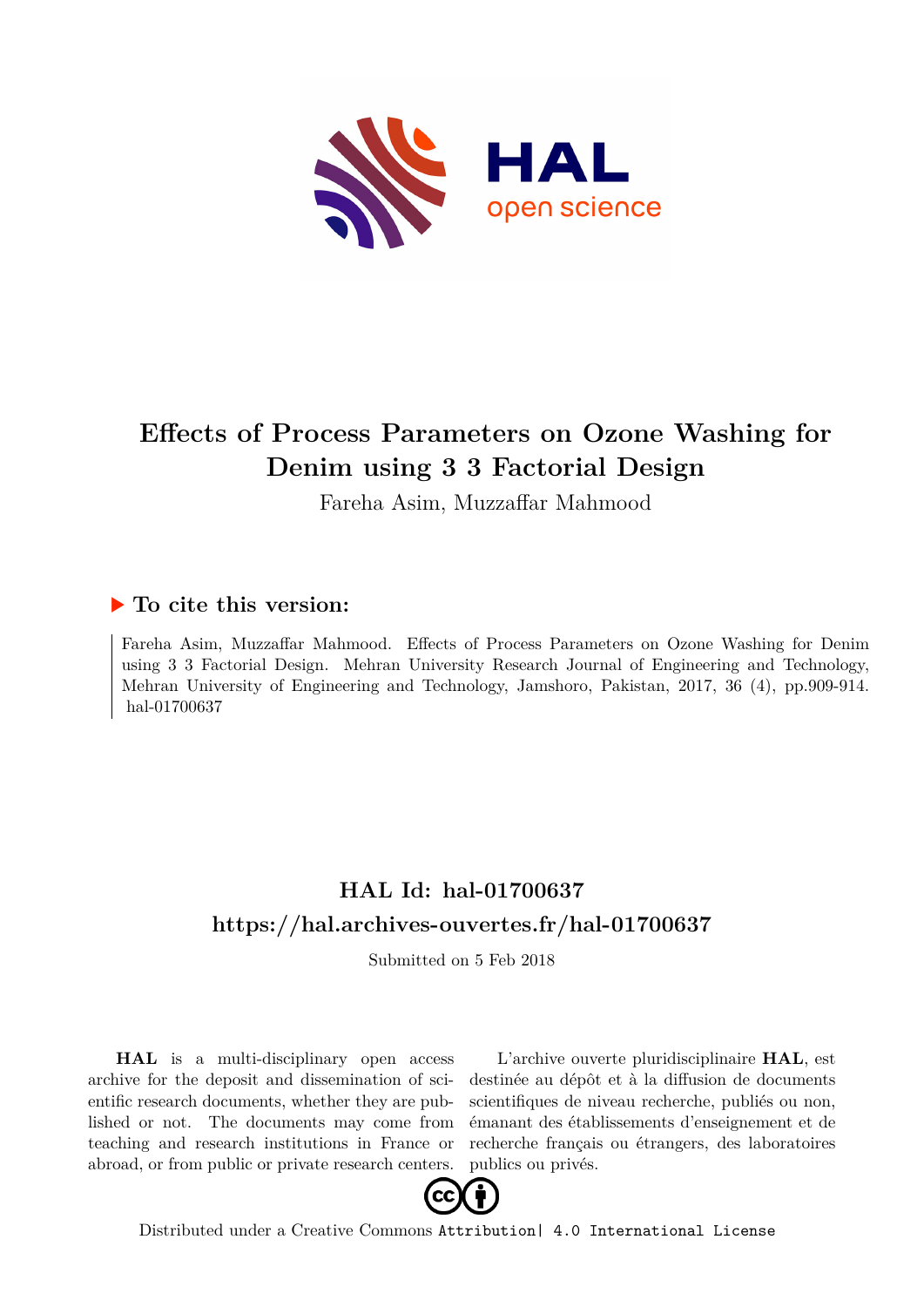# **Effects of Process Parameters on Ozone Washing for Denim using 33 Factorial Design**

**FAREHA ASIM\*, AND MUZZAFFAR MAHMOOD\*\***

#### RECEIVED ON 30.08.2016 ACCEPTED ON 22.11.2016

# **ABSTRACT**

**Denim garment is getting popular day by day. It is highly demandable because of its versatility, comfort and durability. Different techniques of denim washing increase this demand drastically. Denim washing is the process to enhance the appearance of a garment. This enhanced appearance may be the aged look, faded look, greyer cast, or any other shade setting or resin application. The two most advanced washing techniques are; ozone wash and laser wash. The effects of ozone on environment as well as on the garment are significant and cannot be neglected because number of benefits achieved such as time saving, less energy consumption, chemical, labour cost reduction, less discharge of water and chemicals. Therefore, effects of process parameters on ozone washing for denim fabric have been investigated in this research work using three level factorial design. 33 factorial design has been designed and conducted to investigate the effect of gas concentration, time and speed on the response variables namely; Shrinkage, Tensile and Tear strength of ozone washing. The influence of individual factors and their interactions has been critically examined using software Design Expert 8.0. Prior to the analysis of variance model accuracy has been examined through various residuals plots. The study of residuals plots shown that the residuals are normally distributed and significant evidence of possible outliers was not found. So the model can be used to predicted results with 95% confidence interval. The results from the experiment suggest that two out of three factors were significant, which are speed and time that influences mainly on the tear strength of the denim garment.**

**Key Words: Factorial Design, Ozone Washing, Shrinkage, Tensile Strength, Tear Strength.**

# **1. INTRODUCTION**

enim garment is getting popular day by day and becomes highly demandable because of its versatility, comfort and durability [1]. Different techniques of denim washing increase this demand drastically. Washing is the process to enhance the appearance of a denim garment; it is the value added

process which improves the chemical, mechanical as well as the aesthetical properties of denim garment [2-4]. Ozone Washing for denim garment is an advanced waterless technology which is not being utilized at production level in industry due to lack of awareness The influence of washing on the properties of the denim garment had been

Corresponding Author (E-Mail: fareha@neduet.edu.pk)

Department of Textile Engineering, NED University of Engineering & Technology, Karachi.

Department of Mechatronics Engineering, PAF Karachi Institute of Economics & Technology, Karachi.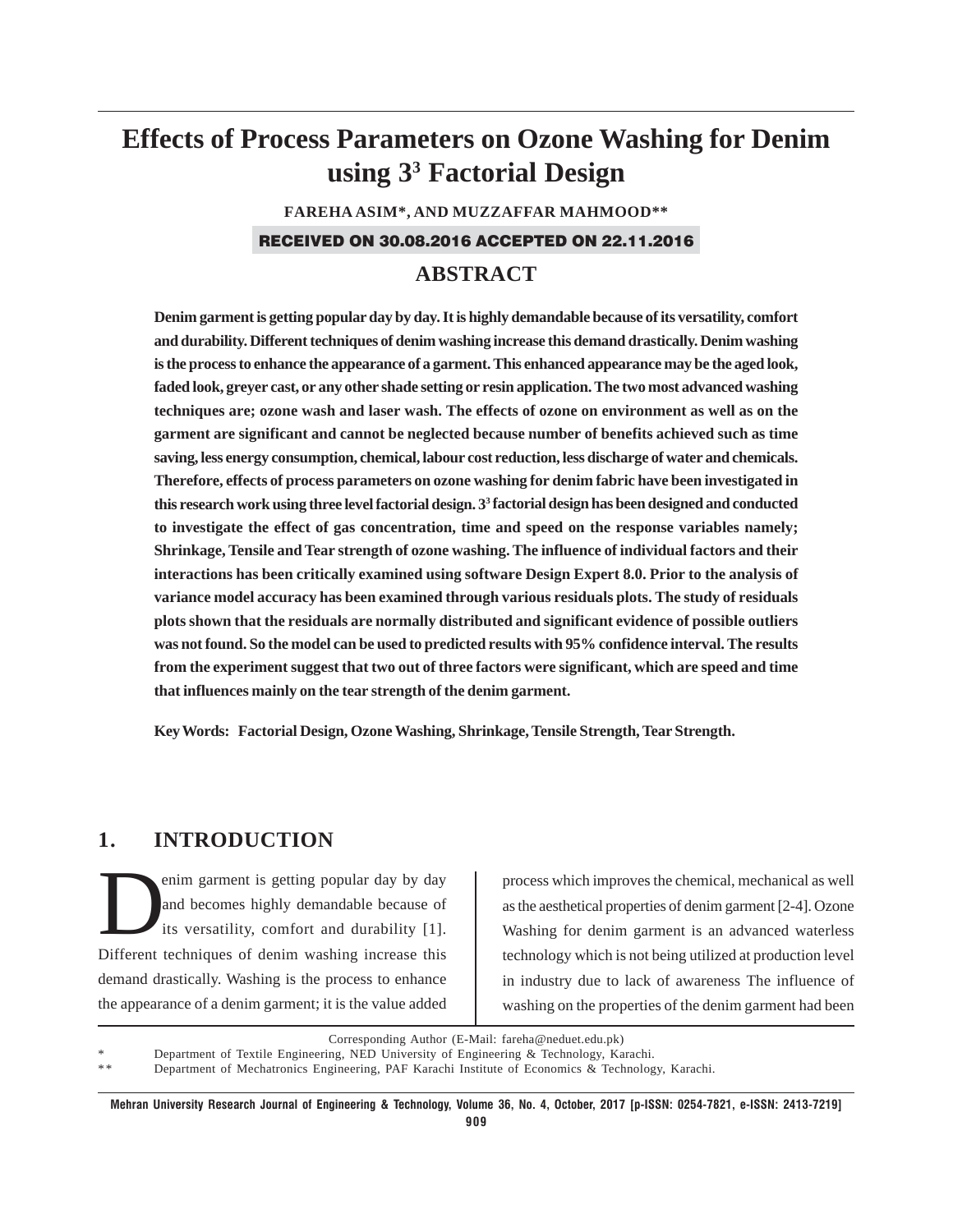investigated earlier [5-8]. Technology of industrial denim washing including stone wash, micro sanding, denim bleaching, enzyme wash and acid wash had been reviewed by some researchers [9]. Sustainable and ecological finishing technology for Denim including laser finishing and ozone fading had been studied [10]. The authors discussed that the integration of such technologies into the conventional washing lines will ensure that vintage looks and other fashion effects can be created on jeans with much less water. In such cases, the effluent output is reduced to a negligible quantity, thus transforming denim washing to an environmentally friendly process. Some parameters affecting dry and wet ozone bleaching of Denim fabric had been investigated earlier [11]. However, most prior studies did not experimentally evaluate the effect of ozone gas concentration, speed and time on mechanical properties of denim fabric. Furthermore, DOE (Design of Experiment) is a statistical technique used to identify key factors and levels that influence system performance and variability. This technique is especially useful when there is need to understand the interactions and effects of system variables in an absence of concrete information [12]. This research work scrutinizes the effects of process parameter of ozone washing on the properties of denim garment using factorial design. After an extensive literature review, key factors namely gas concentration, speed and time had been identified which are statistically examined through 33 factorial design. Ozone effect on mechanical properties of the denim was studied through the measurement of ultimate tensile strength, tear strength and shrinkage respectively.

#### **2. EXPERIMENTAL**

#### **2.1 Fabric**

The composition of fabric under consideration is 70% cotton, 28% PET and 2% Lycra. The quality of the fabric is 3/1 twill weighs 9.50 Oz. The fabric was dyed with indigo dye and used without any prior distortion.

### **2.2 Method**

The ozone washing process is carried out as follows; in the first stage denim fabric sample was rinsed with tap water and squeezed with hydro extractor. In the second stage the sample is placed in the ozone washing machine and the process parameters namely gas concentration, speed and time have been set according to the 33 experimental design arrangement as stated in **Tables 1-2.**

## **2.3 Experiment Design**

3<sup>3</sup> factorial design was used to investigate the effect of different factors namely: (i) gas concentration, (ii) speed and (iii) time on ozone washing of denim garment. A  $3<sup>3</sup>$ factorial design of 27 was run according to the design matrix shown in Table 1. The experiments were performed in random order. The results were analyzed using software Design Expert 8.0. The responses investigated were the shrinkage, tensile and tear strength in both warp and weft directions. The details of the experimental design arrangement are shown in Tables 1-2.

| Factor Name       |                          | Levels                   |                  |                  |  |
|-------------------|--------------------------|--------------------------|------------------|------------------|--|
|                   |                          | $\overline{\phantom{a}}$ |                  |                  |  |
| А                 | <b>Gas Concentration</b> | 30%                      | 60%              | 90%              |  |
| Gas Concentration | Speed                    | $10$ rpm                 | $15$ rpm         | $20$ rpm         |  |
| В                 | Time                     | $10 \text{ min}$         | $30 \text{ min}$ | $40 \text{ min}$ |  |

**TABLE 1. POTENTIAL DESIGN FACTORS AND RESPECTIVE LEVELS USED IN IN 33 FACTORIAL DESIGN**

**Mehran University Research Journal of Engineering & Technology, Volume 36, No. 4, October, 2017 [p-ISSN: 0254-7821, e-ISSN: 2413-7219] 910**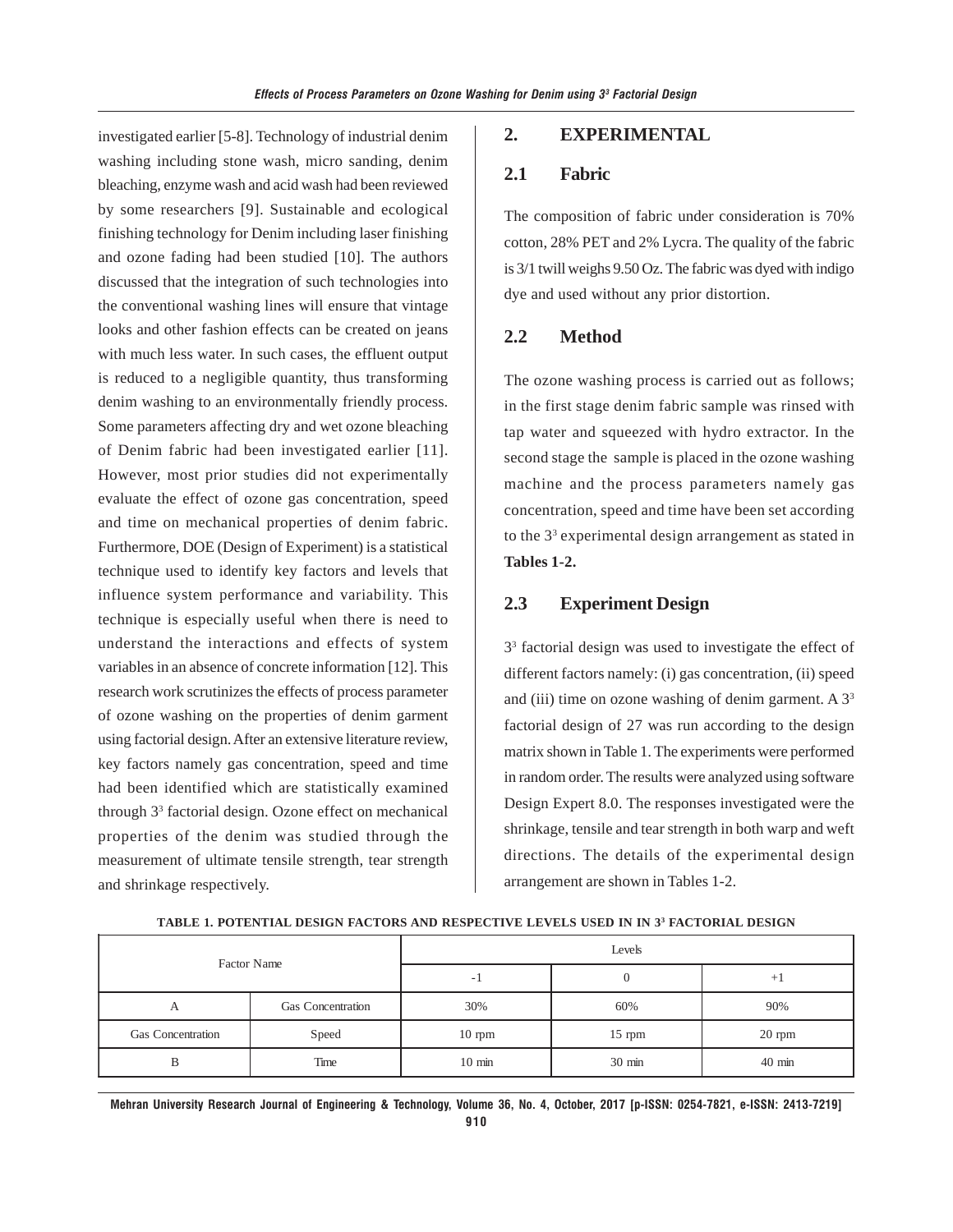### **2.4 Evaluation of Fabric Properties**

The samples processed were conditioned (at temperature  $25 \pm 1$ <sup>o</sup>C and relative humidity 65  $\pm 1\%$ ) before the evaluation of fabric properties. Tensile strength values were assessed by grab test method [13]. Tear strength values were evaluated used Elmendorf [14]. Shrinkage of the fabric is evaluated by standard test procedure [15].

| Run            | Gas<br>Concentration<br>$(wt/wt\%)$ | Speed<br>(rpm) | Time<br>(min) |
|----------------|-------------------------------------|----------------|---------------|
| $\mathbf{1}$   | 60                                  | 10             | 30            |
| $\overline{c}$ | 30                                  | 15             | 10            |
| 3              | 30                                  | 10             | 30            |
| $\overline{4}$ | 90                                  | 20             | 20            |
| 5              | 90                                  | 10             | 10            |
| 6              | 30                                  | 20             | 20            |
| $\overline{7}$ | 90                                  | 15             | $10\,$        |
| 8              | 60                                  | 10             | 10            |
| 9              | 60                                  | 20             | 10            |
| 10             | 30                                  | 10             | 10            |
| 11             | 30                                  | 20             | 30            |
| 12             | 60                                  | 15             | 10            |
| 13             | 90                                  | 20             | 30            |
| 14             | 90                                  | 15             | 20            |
| 15             | 60                                  | 15             | 20            |
| 16             | 60                                  | 20             | 20            |
| 17             | 60                                  | 20             | 30            |
| 18             | 90                                  | 20             | 10            |
| 19             | 30                                  | 10             | 20            |
| 20             | 30                                  | 15             | 20            |
| 21             | 60                                  | 10             | 20            |
| 22             | 30                                  | 15             | 30            |
| 23             | 90                                  | 15             | 30            |
| 24             | 30                                  | 20             | 10            |
| 25             | 90                                  | 10             | 30            |
| 26             | 60                                  | 15             | 30            |
| 27             | 90                                  | 10             | 20            |

**TABLE 2. 33 FACTORIAL DESIGN MATRIX**

## **3. RESULTS AND DISCUSSION**

After processing the experimental trials, shrinkage, tensile and tear strength values were measured. The results obtained from the different experimental trials are presented in Table 3. All the response variables were statistically analyzed using software Design Expert. The ANOVA (Analysis of Variance) is shown in Table 4. The results from the experiment suggest that two of the three factors namely speed and time were significant for the Tear strength.

| Run            | Shrinkage (%) |        | Tensile Strength<br>(kgf/m2) |      | <b>Tear Strength</b><br>(kgf/m2) |       |
|----------------|---------------|--------|------------------------------|------|----------------------------------|-------|
|                | Warp          | Weft   | Warp                         | Weft | Warp                             | Weft  |
| 1              | $-0.4$        | $-0.4$ | 72.0                         | 64.0 | 8.064                            | 7.68  |
| $\overline{2}$ | $-0.8$        | $-0.8$ | 73.1                         | 70.1 | 9.6                              | 9.152 |
| 3              | $-1$          | $-1.0$ | 69.1                         | 63.0 | 7.424                            | 9.088 |
| 4              | $-0.4$        | $-0.4$ | 73.0                         | 63.4 | 7.424                            | 7.808 |
| 5              | 0.2           | 0.2    | 74.6                         | 71.0 | 9.024                            | 9.088 |
| 6              | $-1.0$        | $-1.0$ | 71.4                         | 69.5 | 7.808                            | 8.832 |
| 7              | $-1.0$        | $-1.0$ | 69.5                         | 69.6 | 9.6                              | 9.984 |
| 8              | $-1.0$        | $-1.0$ | 73.8                         | 74.0 | 9.088                            | 8.96  |
| 9              | $-1.4$        | $-1.4$ | 73.1                         | 72.1 | 8.704                            | 9.6   |
| 10             | $-0.4$        | $-0.4$ | 78.1                         | 65.9 | 8.448                            | 8.32  |
| 11             | $-1.0$        | $-1.0$ | 72.3                         | 65.2 | 7.296                            | 8.448 |
| 12             | 0.6           | 0.6    | 79.4                         | 64.1 | 8.704                            | 9.984 |
| 13             | $-1.0$        | $-1.0$ | 72.5                         | 65.0 | 7.808                            | 9.088 |
| 14             | 0.4           | 0.4    | 78.4                         | 66.2 | 8.064                            | 8.832 |
| 15             | 0.2           | 0.2    | 77.2                         | 70.6 | 8.96                             | 8.512 |
| 16             | $-1.0$        | $-1.0$ | 73.9                         | 71.1 | 8.064                            | 9.6   |
| 17             | $-2.0$        | $-2.0$ | 71.2                         | 66.2 | 7.552                            | 8.832 |
| 18             | $-0.4$        | $-0.4$ | 74.0                         | 71.6 | 8.32                             | 8.832 |
| 19             | 0.4           | 0.4    | 73.8                         | 67.1 | 9.6                              | 8.0   |
| 20             | $-1.4$        | $-1.4$ | 71.4                         | 75.0 | 7.808                            | 8.064 |
| 21             | $-0.6$        | $-0.6$ | 68.1                         | 67.5 | 8.064                            | 8.576 |
| 22             | 0.0           | 0.0    | 73.0                         | 62.2 | 7.936                            | 7.04  |
| 23             | $-1.0$        | $-1.0$ | 73.9                         | 71.1 | 8.064                            | 9.6   |
| 24             | $-1.0$        | $-1.0$ | 76.2                         | 75.3 | 8.448                            | 9.728 |
| 25             | 0.2           | 0.2    | 69.1                         | 64.8 | 7.296                            | 7.424 |
| 26             | 0.0           | 0.0    | 69.4                         | 65.2 | 8.192                            | 8.192 |
| 27             | $-0.6$        | $-0.6$ | 70.0                         | 74.2 | 7.936                            | 8.576 |

**TABLE 3. EXPERIMENTAL RESULTS OF 33 FACTORIAL DESIGN**

**Mehran University Research Journal of Engineering & Technology, Volume 36, No. 4, October, 2017 [p-ISSN: 0254-7821, e-ISSN: 2413-7219]**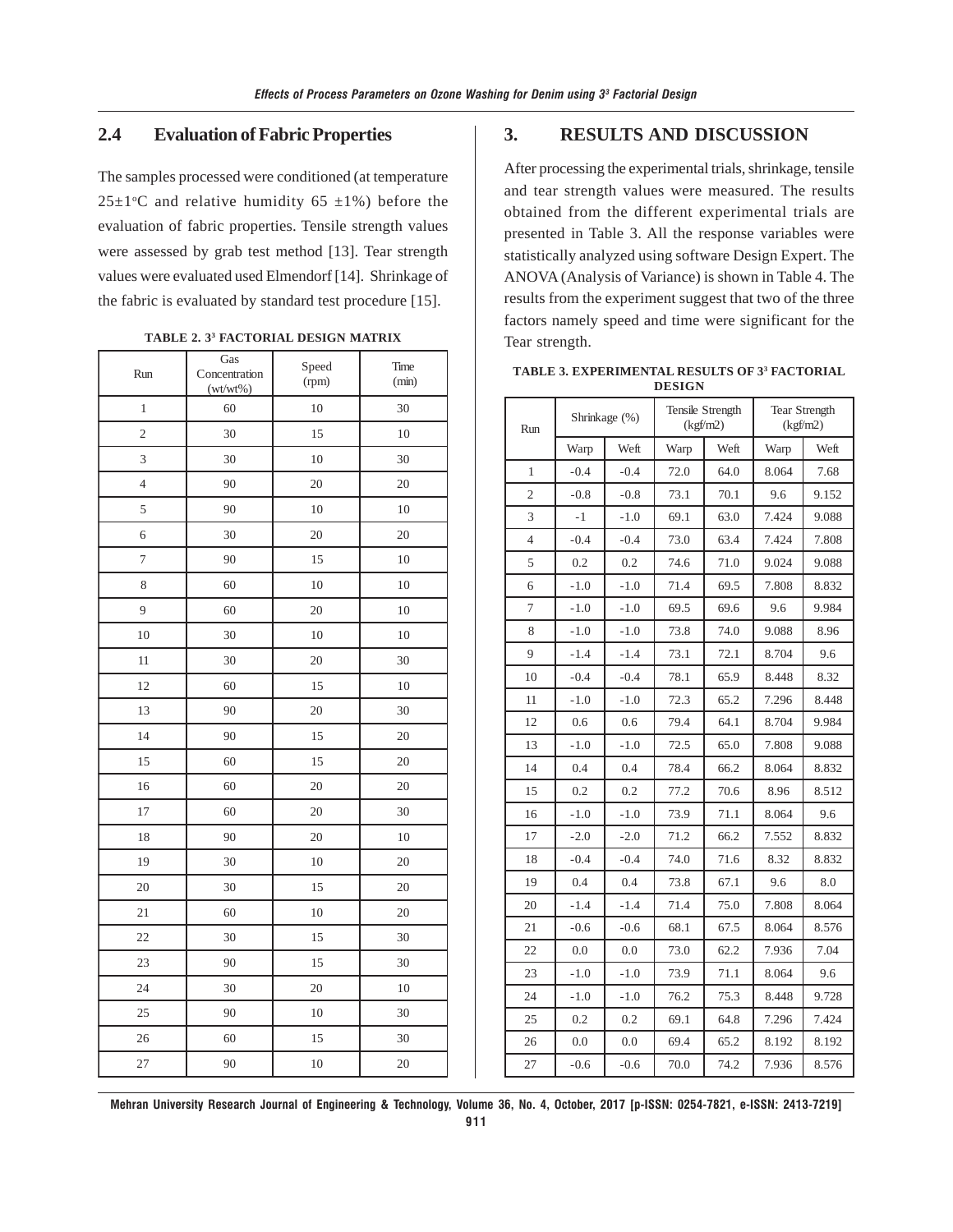Table 4 shows the ANOVA results of ozone washing for denim garment. The model p-value of 0.0012 implied that the respective model is significant for ozone washing. As can be seen in Table 4, the p-value of factor B-speed and C-Time is lower than 0.05 therefore, both B-speed and Ctime are significant model terms for ozone washing of denim garment.

The main factor plots of speed and time areshown in Figs. 1-2. Fig. 1 showed that Tear strength increases as the speed increases till level of 15rpm and start decreasing as the speed goes above this value. Fig. 2 depict that the Tear strength decreases as the time increases from 10 min. As more contact of fabric to the machine along with ozone gas, abrade the surface of the denim due to which strength decreases. After the statistical analysis, it is evident that speed and time are the main potential parameters of the ozone washing that influences mainly on the tear strength of the garment.

**Influence of Gas Concentration:** Ozone gas concentration is not playing a significant role on any of the mechanical property of denim fabric. This is because, when we increase the concentration of the ozone gas, the speed of the machine will increase and the treatment time will reduce respectively. So there is no noticeable effect on tear strength of the denim fabric. However, tear strength will certainly reduce, if gas concentration will increase keeping speed and time constant.



*FIG. 2. EFFECT OF TIME ON TEAR STRENGTH*

| TADLE 4. ARO VA FOR SIGNIFICANT RESI ONSE |                |                |                    |           |         |  |
|-------------------------------------------|----------------|----------------|--------------------|-----------|---------|--|
| Source                                    | Sum of Squares | df             | Mean Square        | F - Value | p-Value |  |
| Model                                     | 7.90           | 6              | 1.32               | 5.87      | 0.0012  |  |
| A-Gas Concentration                       | 0.19           | 2              | 0.096              | 0.43      | 0.6578  |  |
| B-Speed                                   | 1.73           | $\overline{2}$ | 0.86               | 3.85      | 0.0386  |  |
| $C$ -Time                                 | 5.98           | $\overline{2}$ | 2.99               | 13.32     | 0.0002  |  |
| Residual                                  | 4.49           | 20             | 0.22               |           |         |  |
| Cor Total                                 | 12.39          | 26             |                    |           |         |  |
| Std. Dev.                                 | 0.47           |                | R2                 | 0.9376    |         |  |
| Mean                                      | 8.27           |                | Adj R <sub>2</sub> | 0.9001    |         |  |

#### **4. ANOVA FOR SIGNIFICANT RESPONSE**

**Mehran University Research Journal of Engineering & Technology, Volume 36, No. 4, October, 2017 [p-ISSN: 0254-7821, e-ISSN: 2413-7219]**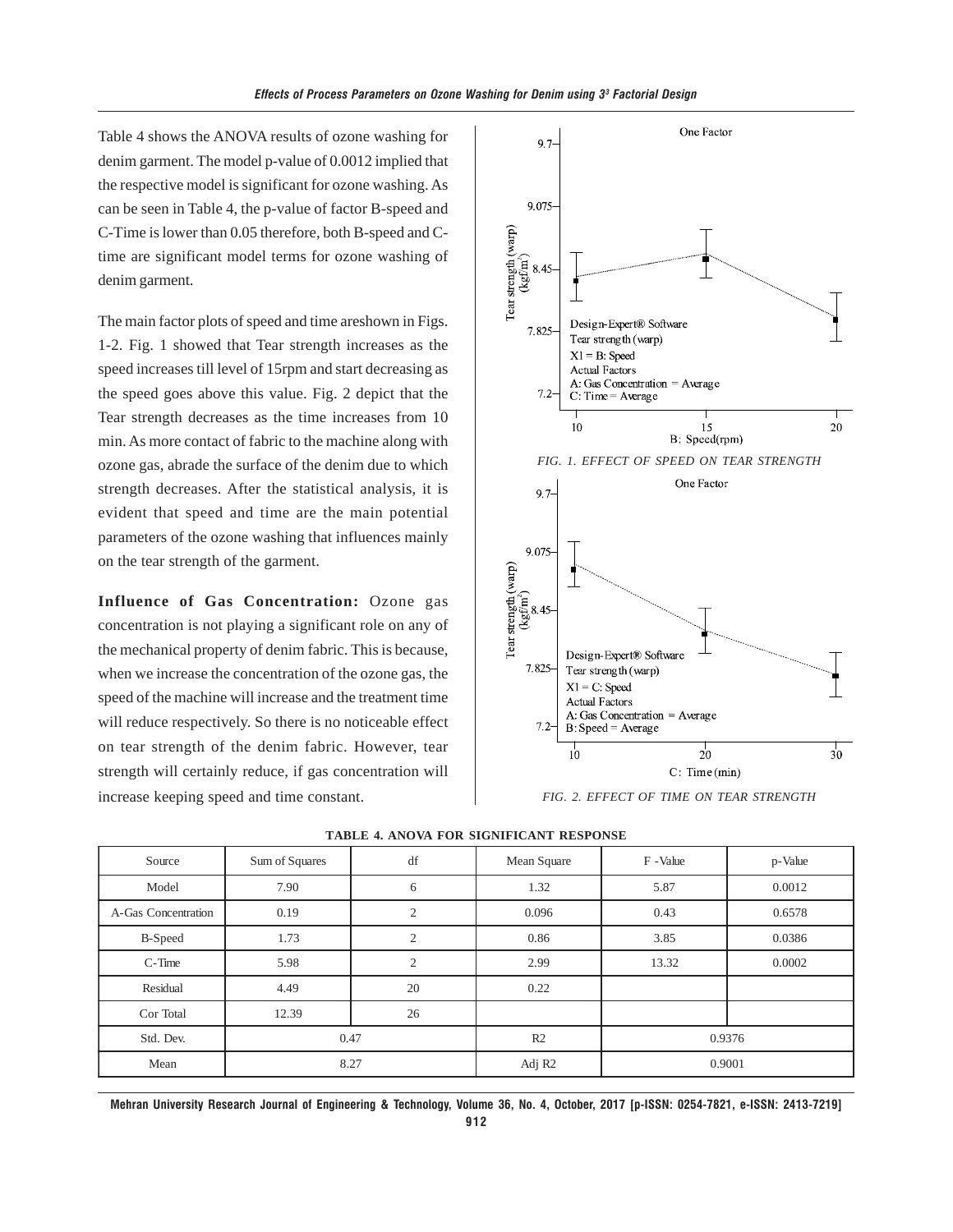**Influence of Speed:** Tear strength increases as the speed increases at level of 15rpm and start decreasing as the speed goes above this value this is because at the start ozone strengths the material but as it goes on with high speed the tear strength get reduced.

**Influence of Time:** Tear strength decreases as the time increases. Because the more contact of fabric to the machine along with gas, abrade the surface of the denim, consequently strength decreases.

## **4. CONCLUSION**

The statistical analysis of significant factors namely gas concentration, speed and time including ANOVA has been conducted for ozone washing of denim fabric. During this experimental study, following levels of process parameters for ozone washing are recommended that will help to improve the quality of denim fabric as well as the economy of industry. As the gas concentration does not have significant effect on any of the considered responses, so it should be taken at the minimum level of 30%. This will reduce the consumption of gas that will ultimately increase the economy. Keeping rest of things constant, speed and time are the main potential parameters of ozone washing that influences mainly on the tear strength of the garment. Speed and time should be maintained at 15 rpm for 10 min, if high tear strength of denim fabric is required. The remaining mechanical properties i.e. tensile strength (warp & weft) and shrinkage (warp & weft) do not have significant effect as undertaking the three parameters i.e. Gas Concentration, Time and Speed.

## **5. FUTURE WORK**

The optimization of the process parameters on tear strength is recommended by the authors for the extension of this work. Furthermore, as the effect of mechanical properties of denim garment on exposure to ozone gas was successfully analyzed, future work may comprises of analysis of chemical properties of the garment such as colour fastness to washing, crocking and laundering.

#### **ACKNOWLEDGEMENTS**

The authors wish to express their gratitude to NED University of Engineering & Technology, Karachi, for providing research opportunity and logistics while many thanks to Artistic Milliner Pvt. Limited, Karachi, Pakistan, for carrying out the necessary experimental work.

#### **REFERENCES**

- [1] Behling, D., "Fashion Change and Demographics: A Model", Clothing and Textiles Research Journal, Volume 4, No. 1, pp. 18-24, 1985.
- [2] Gusakov, A.V., Sinitsyn, A.P., Berlin, A.G., Markov, A.V., and Ankudimova, N.V., "Surface Hydrophobic Amino Acid Residues in Cellulase Molecules as a Structural Factor Responsible for their High Denim-Washing Performance", Enzyme and Microbial Technology, Volume 27, No. 9, pp. 664–671, 2000.
- [3] Card, A., Moore, M.A., and Ankeny, M., "Garment Washed Jeans: Impact of Launderings on Physical Properties", International Journal of Clothing Science and Technology, Volume 18, No. 1, pp. 43-52, 2006.
- [4] Artur, C., Jose, M., Luis, A., and Douglas, K., "Indigo Backstaining During Cellulase Washing", Textile Research Journal, Volume 68, No. 6, pp. 398-401, 1998.
- [5] Kan, C.W., and Wong, W.Y., "Color Properties of Cellulase-Treated Cotton Denim Fabric Manufactured by Torque-Free Ring Spun Yarn", Textile Research Journal, Volume 81, No. 9, pp. 875-882, 2011.
- [6] Cheung, H.F., Kan, C.W., Yuen, C.W.M, Yip, J., and Law, M.C., "Colour Fading of Textile Fabric by Plasma Treatment", Journal of Textiles, pp. 1-4, 2013.
- [7] Kan, C.W., and Yuen, C.W.M., "Evaluation of the Performance of Stretch Denim Fabric under the Effect of Repeated Home Laundering Processes", International Journal of Fashion Design, Technology and Education, Volume 2, No. 3, pp. 71-79,2009.